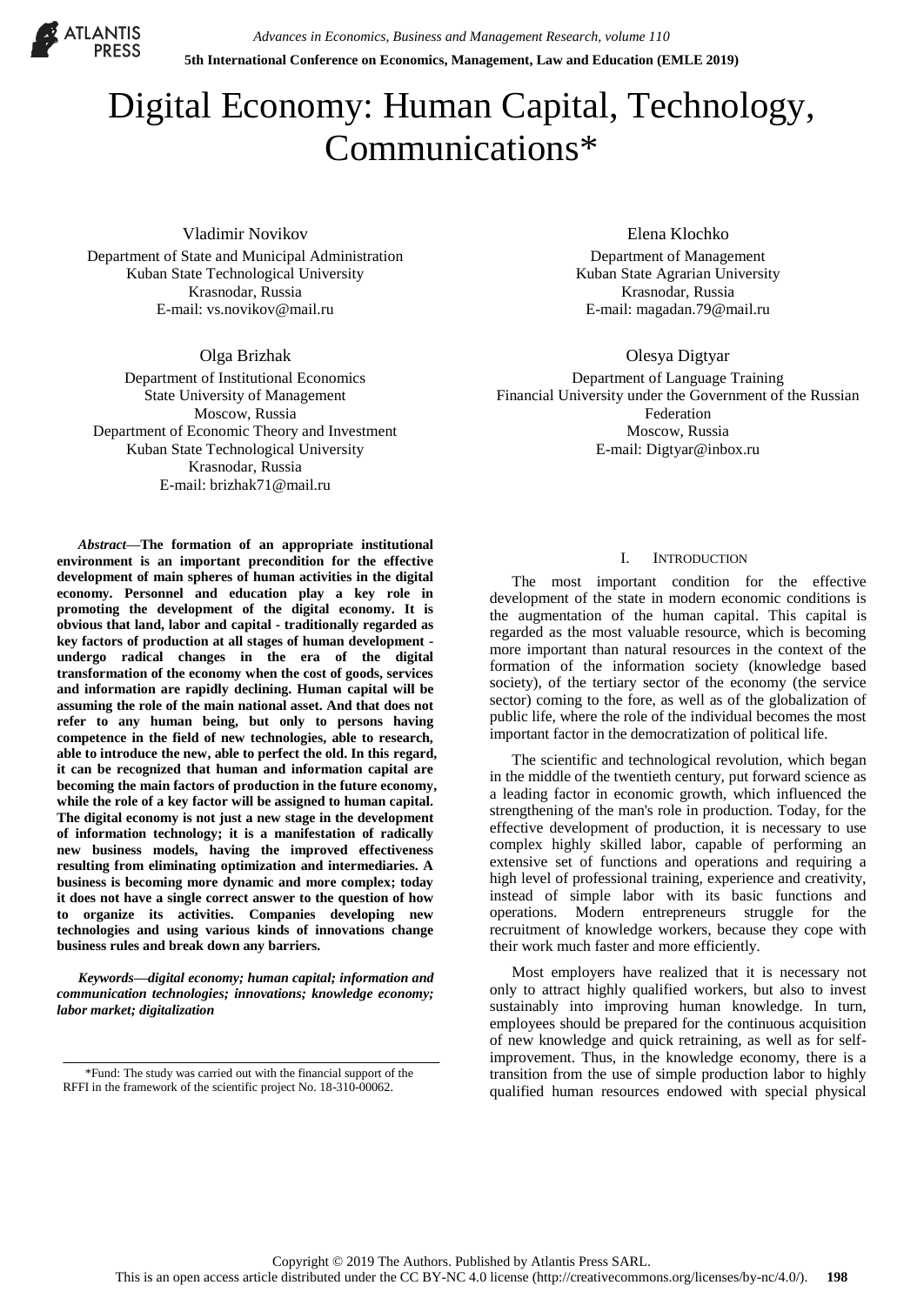and mental abilities that generate income for owner and company [4].

Consequently, the phenomenon of human capital acquires an interdisciplinary dimension in modern social sciences and becomes an object of study, including political science: "in modern developed countries, the branches of human capital represent a zone of interweaving and interaction of not only social, but also fiscal, investment and political problems" [1]. In the context of the formation of the global information society, according to some experts, there is a transition "from high-tech technologies to high-hume technologies" [2].

As a result, there is a change in human consciousness both individual and collective. In the new conditions of postindustrial development, a personality of a postindustrial type is being formed, which becomes the central link in global social change. In this context, the concept of human development or the concept of human potential attracts the attention of the world expert community, various international organizations, state institutions, the media, public organizations, etc. In recent years, this concept has been actively developed in many countries of the world, has become the subject of discussion at various international conferences and congresses, and is used in public administration of different countries, in educational and cultural fields.

The trend of recent years is that the topics of human capital, intellectual property, etc. is becoming the subject of discussion not only in the framework of sociology and economics, but also in political science. Speaking about the digitalization process of the economy and society, first of all, it is necessary to clarify the terminology. In the broadest sense, the process of digitalization is usually understood as a socio-economic transformation initiated by the mass introduction and assimilation of digital technologies, i.e. technologies for the creation, processing, exchange and transmission of information [5].

World experience shows that human as such plays an increasingly important role in the development of the modern information society. In recent years, there has been a serious interest in the problems of improving the quality and efficiency of using human potential both in the scientific community and in reputable international organizations (UN, UNESCO, World Bank, etc.). This concept is increasingly being used not only in connection with the analysis of the processes of socio-economic development of various countries and regions of the world, but also in connection with the need to solve environmental, demographic and a number of other fundamentally new problems of the further development of civilization, one of which is information inequality between people, countries and regions of the world in an actively forming new environment of the world community [3].

# II. METHODS

The research methodology was based on general scientific research methods. The system analysis method made it possible to approach the subject of research comprehensively and diversely as well as to establish the relationship and interdependence of the concept of human potential and the concept of the information society. The method of comparative analysis was useful in characterizing the main indicators of the Human Capital Development Index in Russia and abroad. The forecasting method made it possible to assess the prospects for the development of the Russian human potential in the information society.

# III. RESULTS

The results of the study show that information and communication technologies, knowledge and skills are presently becoming vital to success for an increasing number of Russian citizens; they are needed to increase the efficiency of the work they perform, of intercommunication, access to information, and services. The following results were obtained in the study of information and communication competencies as a component of human capital.

The importance of information and communication skills in Russia as a component of human capital is growing rapidly. This confirms the constant growth in the share of jobs for which the possession of computer or Internet skills is mandatory (see "Fig. 1".). Among those who changed jobs more than 10 years ago, only 7% had information and communication skills as a prerequisite for hiring. That share rose to 23% for those who started work from 3 to 10 years ago. Possession of information and communication skills is a prerequisite for 30% who work today, while for another 14% such skills help in performing their work.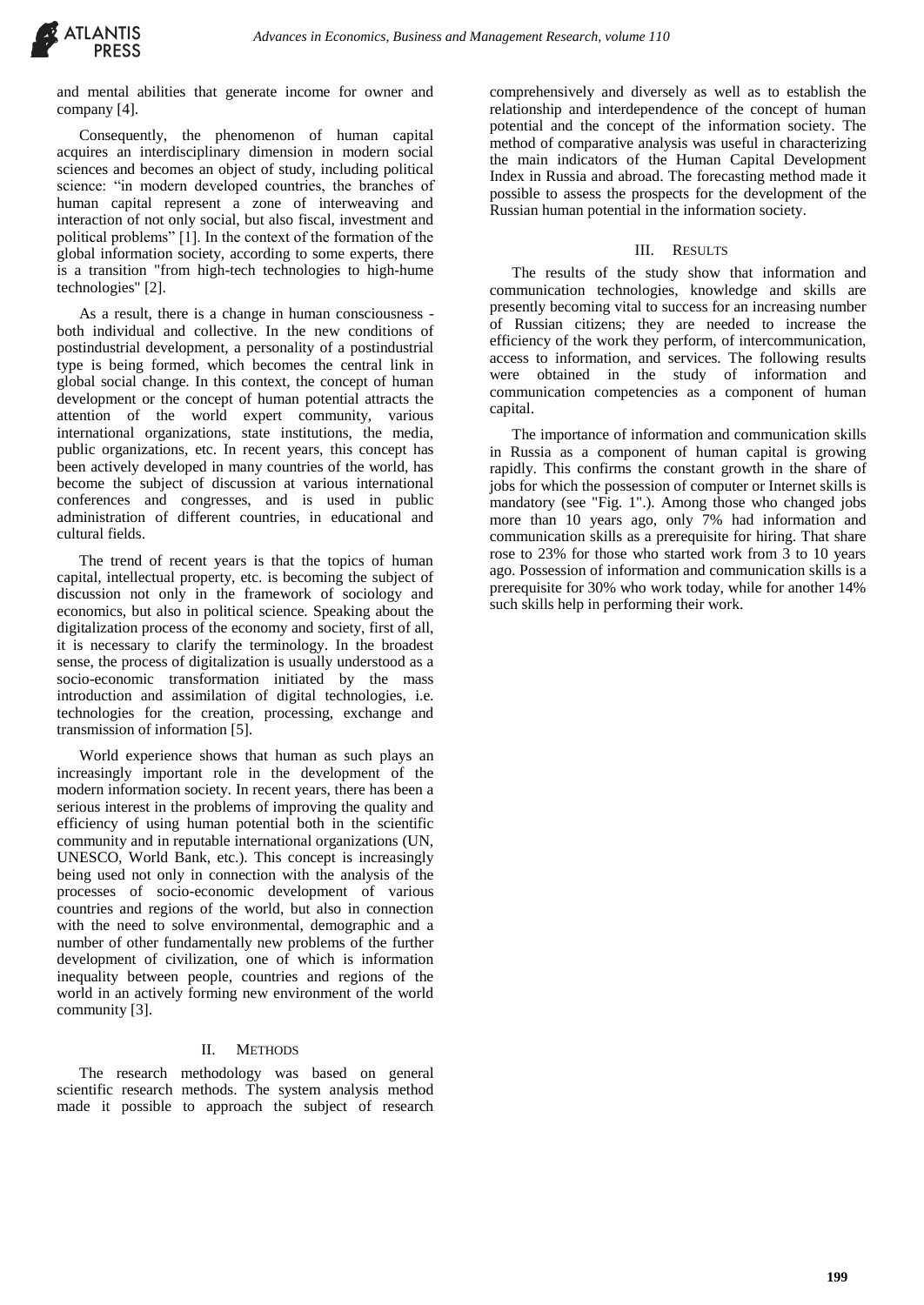

Fig. 1. The share of jobs in the Russian Federation, requiring the possession of computer or the Internet skills as a job prerequisite (in %).

The high demand for workers with information and communication skills is also confirmed by Rosstat data: in 2018 about 42% of Russian organizations felt the need for personnel with information and communication technologies user skills. The development of the information society also increases the demand for specialists in the field of information and communication technologies.

In 2018, specialists in the field of information and communication technologies in Russia accounted for 2.3% of those employed in enterprises of the business sector (about 2% in 2017), which is slightly lower than the figures for the European Union (3% in 2017; later these data did not feature in the European Union surveys) and significantly less than in countries such as the Netherlands (6%), Germany (5%) and Norway (4%).

At the same time, the demand in Russia for this information and communication competence is very high. In 2018 37% of enterprises needed specialists in the field of information and communication technologies. Among all the organizations surveyed by Rosstat (including government and budget organizations), this indicator reached 45% of population, with the index of the use of information and communication technologies in the region at 0.48, taking these indicators into account when calculating the integral indicator would increase the correlation to 0.55.

The presented data indicate that information and communication competencies today are a prerequisite for socio-economic development based on the use of information and communication technologies.

Analysis of the impact of human capital on the development of the information society was carried out by statistical methods using indicators that reflect the level of socio-economic development of the regions of Russia and the use of information and communication technologies in various fields of activity. Indices (and sub-indices) were used in particular as integral indicators characterizing the main

directions and factors of the development of the information society,

An analysis showed that each of these factors correlates with the index of the use of information and communication technologies in any of Russia's regions taken one by one significantly less than the composite indicator of these factors, the correlation coefficient of which reaches 0.74 (see "Fig. 2"). It means that human capital and the economic environment are independent factors in the use of information and communication technologies and, in aggregate, have a significant impact on the development of the information society.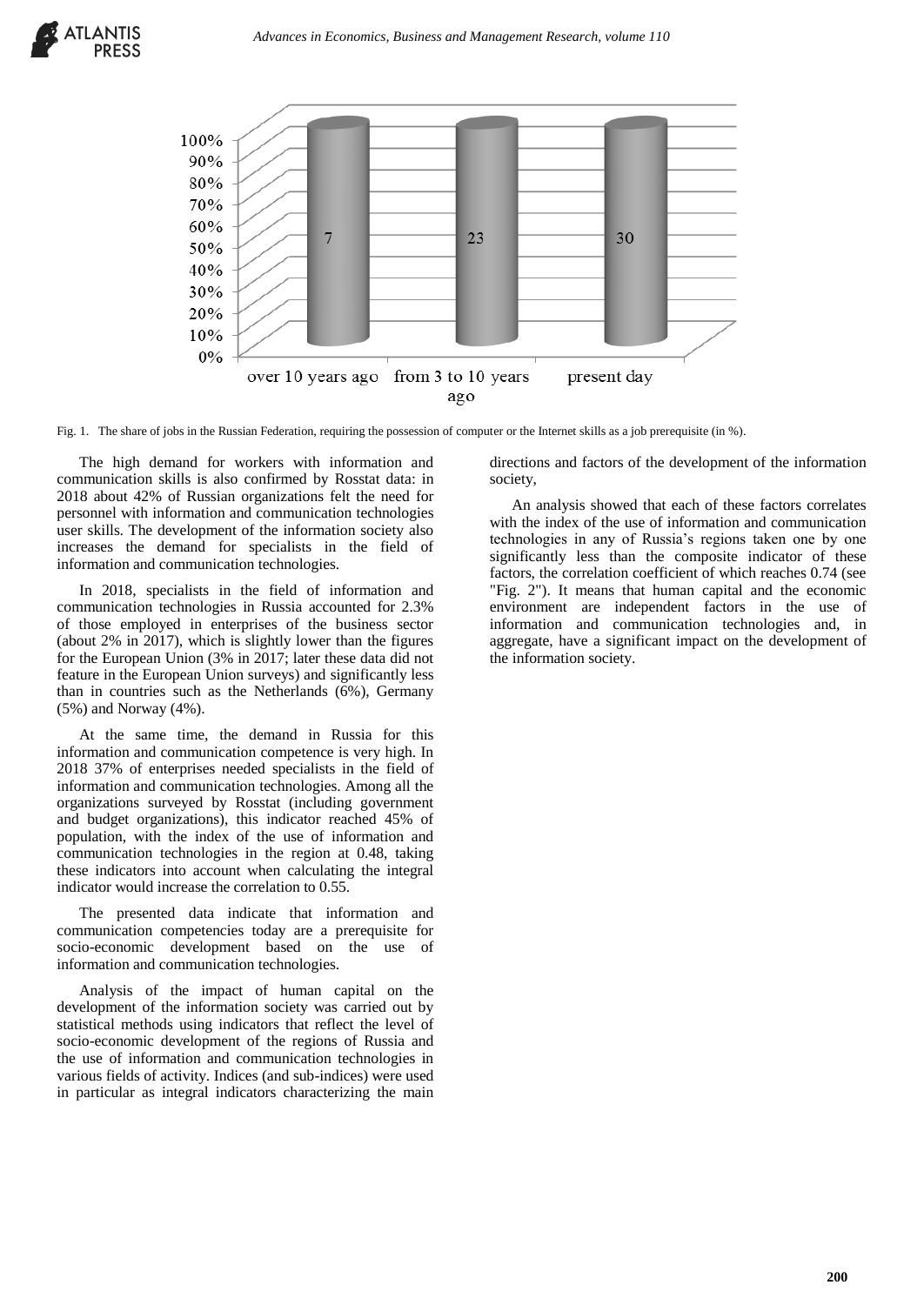



Fig. 2. Correlation of indicators of human capital and the economic environment with the general level of use of information and communication technologies in the regions of Russia.

The data obtained indicate that human capital in Russia today is one of the most important development factors based on information and communication technologies. The higher the regional population's education level, the possession of information and communication technology

skills, the production of information and communication technologies by specialists and the share of scientists, the higher the indicators for the use of information and communication technologies in various fields of activity (see "Fig. 3").



Fig. 3. Correlation of human capital with indices of the use of information and communication technologies in various fields of activity.

An analysis of the relationship between the level of development of human capital and the use of information and communication technologies in various fields of activity in the regions led to the following conclusions: in a number of areas of the development of the information society, the influence of human capital on the level of use of information and communication technologies exceeds the influence of

economic factors. Thus, the relationship between the development of electronic business in the region and human capital is very close (Pearson's correlation coefficient 0.63) and exceeds the correlation with economic factors (the correlation coefficient of any indicators, including integral ones, is much smaller).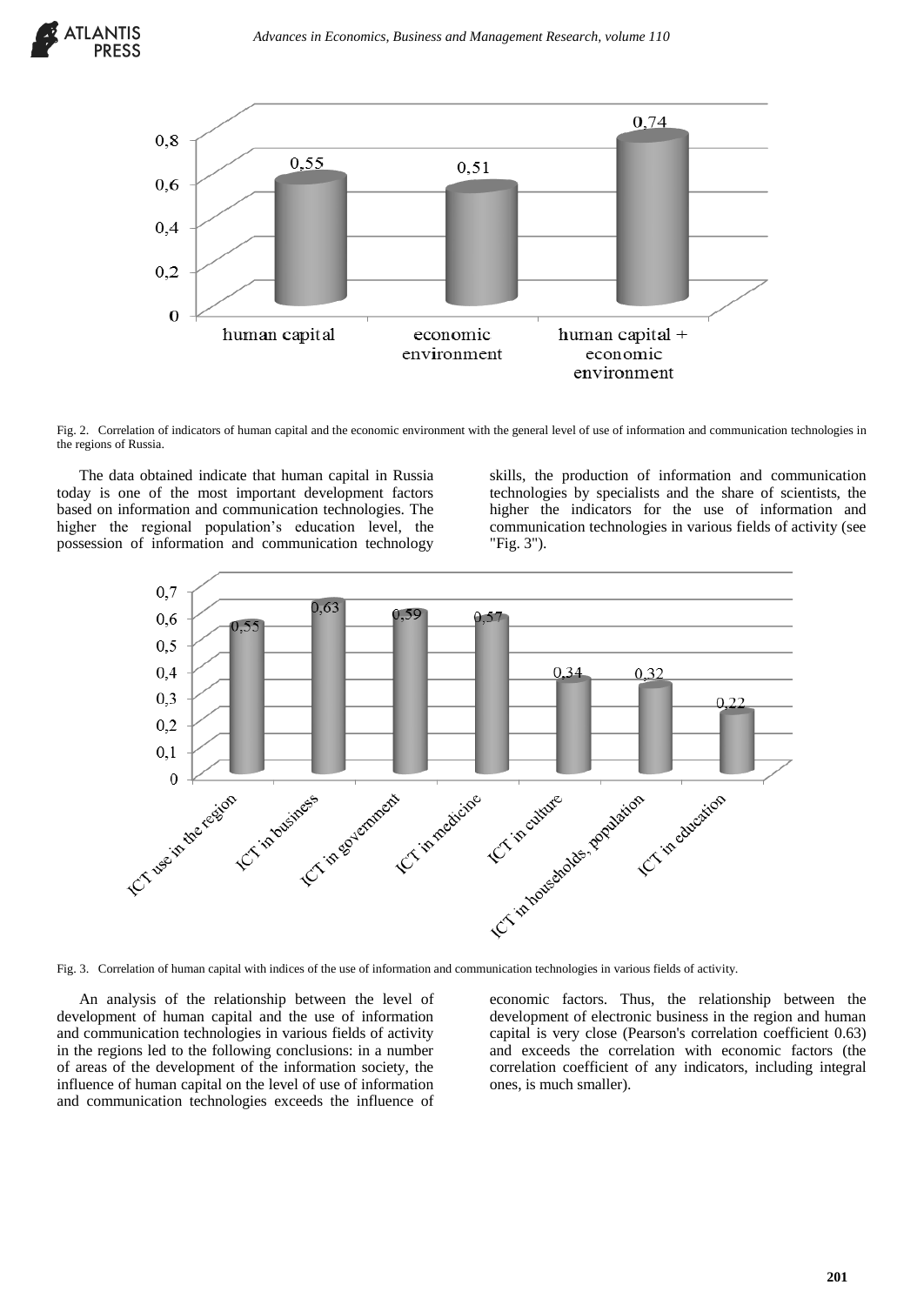The calculation of the integral indicator of human capital development in the regions of Russia required the use of indicators characterizing the level of education of the population (the proportion of students and people with higher education among the population), the training of specialists in the field of information and communication technologies (admission and graduation of specialists), and scientific personnel (the share of researchers in the population), as well as information and communication skills of the employed population (expert assessment of skills).

Simultaneously a study of the relationship of both individual indicators and the integral indicator of human

capital with the level of information use and communication technologies was conducted. The analysis showed that for the formation of favorable conditions for the development of the information society in the regions, all components of human capital were important.

This conclusion is confirmed by the fact that individually each of the components of human capital is less correlated with the index of information use and communication technologies than the integral indicator of human capital as a whole (see "Fig. 4").



Fig. 4. Correlation of the integral indicator and individual components of human capital with the level of information use and communication technologies in Russia's regions.

According to the data obtained, an expert assessment of the level of information and communication skills among the working population of the region significantly correlates with the level of information use and communication technologies - the less the heads of organizations raise the issue of unskilled workers as the main factor hampering the use of information and communication technologies, the higher is the integral indicator of information and communication technologies usage in the region (correlation coefficient 0.39).

Adding this indicator to the integral indicator of human capital increases the correlation coefficient of human capital with the level of use of information and communication technologies from 0.48 to 0.55 (see "Fig. 5").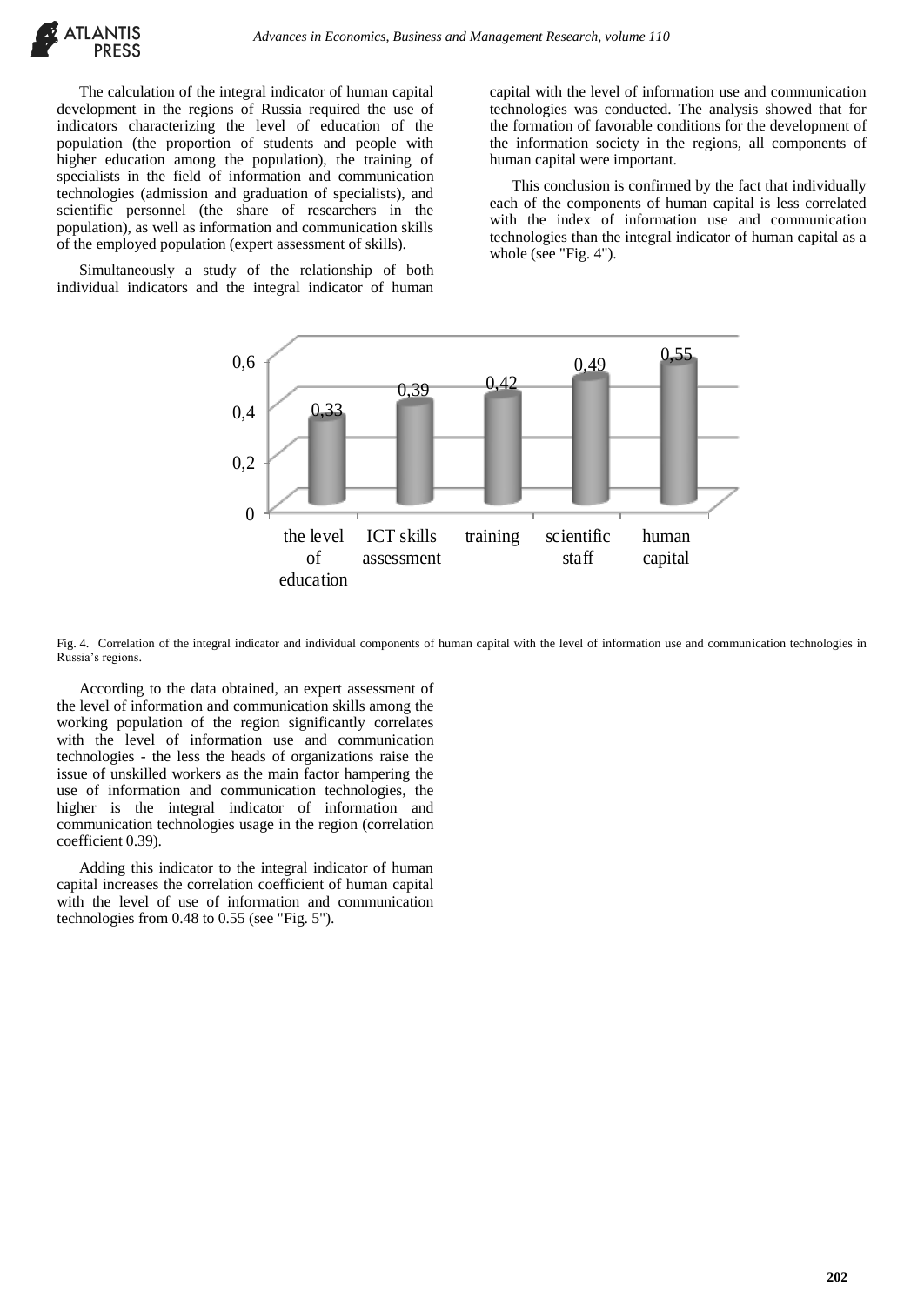

Fig. 5. Correlation between the human capital index, which includes the assessment of information and communication skills, and the index, excluding this assessment.

Relying on a continuous stream of innovations, the production of goods and services in the field of information and communication technologies has become a prominent segment of today's world economy, forming a separate industry - the information and communication sector. According to DigiWorld, the share of the information and communications sector in 2011 was 6.1% of global GDP. The global financial and economic crisis in the first decade of this century has slowed down economic growth, but the information and communication sector has maintained a positive development trend and in 2011 showed an increase of 4.3%.

According to preliminary data of the Ministry of Communications of Russia, the volume of the Russian market of information and communication technologies in 2019 increased by 8.6% - up to 2.087 trillion rubles, although the share of the information and communication sector in Russia's GDP fell from 4.3% in 2018 to 3.9% in 2011.

The widespread use of information and communication technologies leads to important social and economic effects: it changes the face of modern society, makes a significant contribution to the growth of the economy and labor productivity, expands the capabilities of people and helps to improve the quality of their life.

# IV. DISCUSSION

The formation of the information society is considered as a sociotechnical problem, requiring for its solution the consistent and priority development of technical innovations, their implementation in social practice, as well as the active development of the whole complex of socio-political opportunities and economic benefits arising from their technical potential. The saturation of national territory with communication elements and nodes of the information and communication infrastructure, the level of accessibility and frequency of use of the main elements of information and communication technologies by the population and various organizations - all this indicates the transition of society to the information status.

Accordingly, the emergence and development of the information society is understood as a direct and objective social consequence of scientific and technological progress and is assessed as a step in the development of modern civilization. The economic foundations of the information society are being formed thanks to a large-scale reduction in the cost of disseminating information, made possible by the development of fundamentally new types of electronic communications [6].

However, the complication of the sociotechnical forms of the movement of information and knowledge causes unpredictability of social, political, and sociocultural problems and the consequences, simultaneously related to both the scale of technological risks and the increase in speed and freedom of access to information resources while solving problems of commercial, social, diplomatic, military, and other nature. Recognizing this, we cannot but admit that information and communications are becoming a more important component not only in the context of the technological, but also the social and cultural development of modern civilization.

At the same time, there is a growing belief that ideological and philosophical interpretation of informatization processes, developed within the framework of technological determinism, considerably narrows and formalizes the boundaries of ideas about the real nature, content and sociocultural meanings of the processes of transformation of an industrial society into a post-industrial type of development.

The processes of development of information activities involve modern people in a fundamentally new circle of cultural interactions and in many respects affect a person's